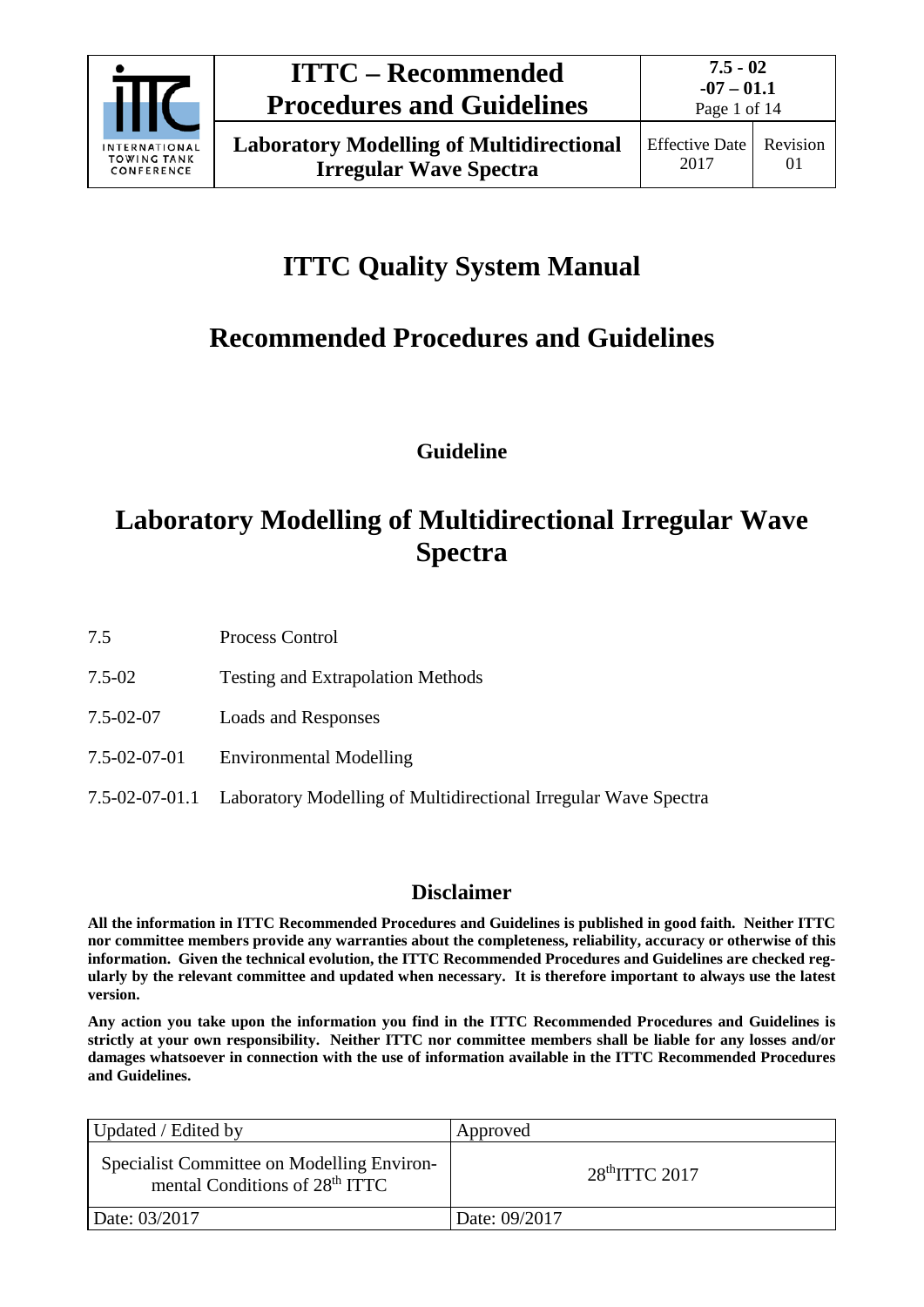

**Laboratory Modelling of Multidirectional Irregular Wave Spectra**



Effective Date 2017 Revision 01

### **Table of Contents**

|     | 1. PURPOSE OF GUIDELINE3                              |
|-----|-------------------------------------------------------|
| 2.  |                                                       |
| 2.1 | Use of directional spectra3                           |
|     | 2.2 The inherent statistical nature4                  |
| 3.  | <b>MAIN DEFINITIONS4</b>                              |
| 4.  | <b>MODELLING OF</b><br><b>MULTIDIRECTIONAL</b>        |
|     | <b>IRREGULAR WAVE SPECTRA7</b>                        |
|     |                                                       |
|     | 4.1.1 Uni-modal directional<br>distribution models: 7 |
|     | 4.1.2<br>Multi-modal distributions:7                  |
|     | 4.1.3<br>Frequency-dependent spreading.7              |
|     | 4.1.4                                                 |

| 4.2.1                                  |                                      |  |  |
|----------------------------------------|--------------------------------------|--|--|
|                                        | 4.2.2 White noise generation 10      |  |  |
|                                        | 4.3 Laboratory measurement 10        |  |  |
| 4.3.1                                  | Wave elevation array  10             |  |  |
|                                        |                                      |  |  |
|                                        |                                      |  |  |
|                                        | 4.4 Analysis and documentation  11   |  |  |
| 4.4.1                                  | Cross-spectral analysis 11           |  |  |
|                                        | 4.4.2 Estimation methods 11          |  |  |
|                                        | 4.4.3 Multi-modal peaks; directional |  |  |
| 4.5 Spatial homogeneity; reflections12 |                                      |  |  |
| 5.                                     | KEY PARAMETERS  12                   |  |  |
| 6.                                     |                                      |  |  |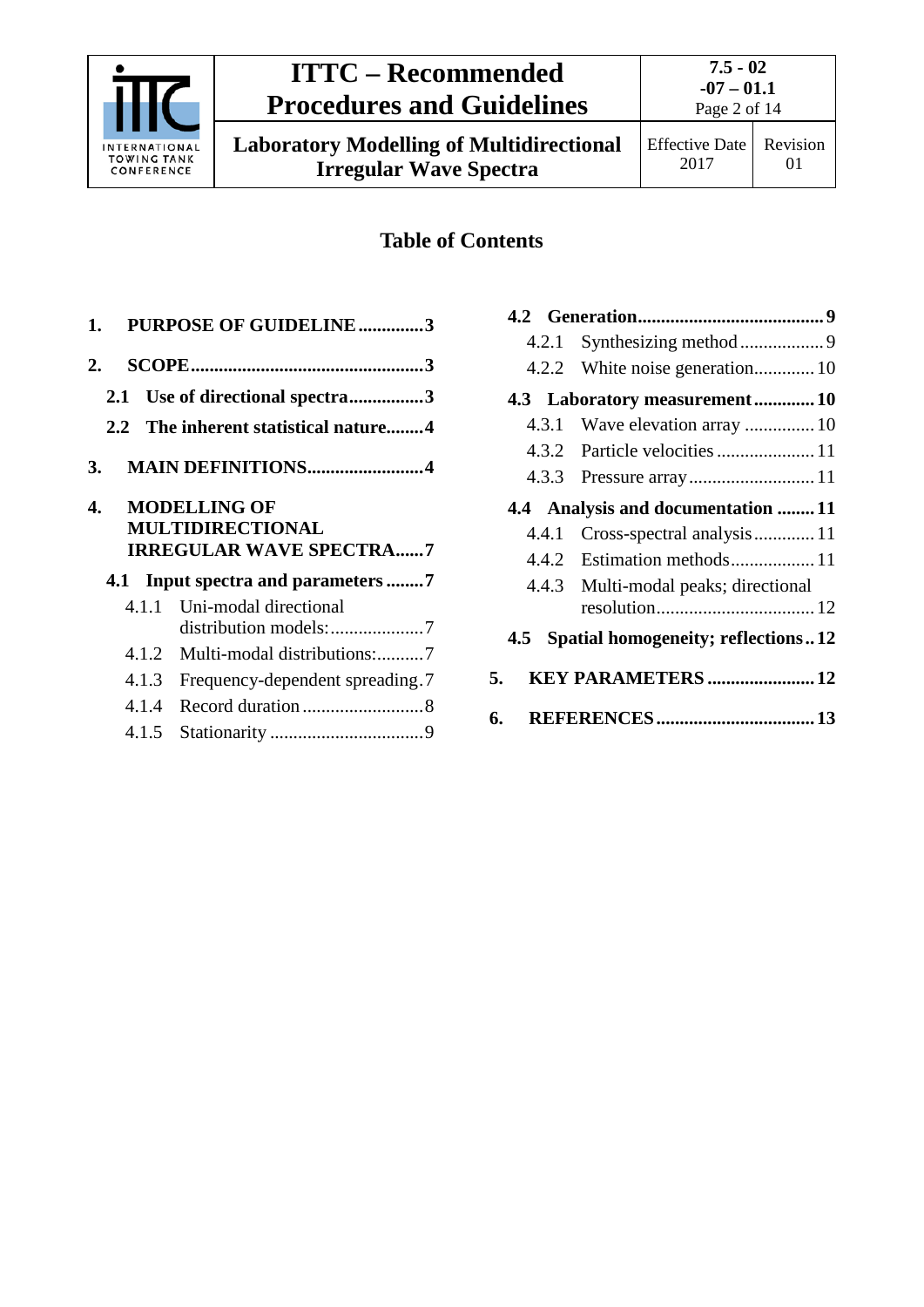

**Laboratory Modelling of Multidirectional Irregular Wave Spectra**

**7.5 - 02 -07 – 01.1** Page 3 of 14

### **Laboratory Modelling of Multidirectional Irregular Wave Spectra**

### <span id="page-2-0"></span>**1. PURPOSE OF GUIDELINE**

The purpose of this recommended guideline is to ensure that laboratory generated directional waves are modelled and documented according to proper and well defined methods. A practical implementation and use within naval architecture and ocean engineering applications is essential.

It shall also point out particular challenges, limitations and uncertainties inherent in laboratory directional spectrum estimation. Attention is mainly focused at the directional characteristics. Some considerations about the multi-modal power spectra are provided only when they are directly relevant for the directional modelling.

An overview of the most commonly used principles, methods and definitions is given in this procedure, together with some guidelines. It is not the intention to provide particular recipes for all steps in the wave generation and analysis, for which more details can be found in e.g. IAHR (1997).

### <span id="page-2-2"></span><span id="page-2-1"></span>**2. SCOPE**

### **2.1 Use of directional spectra**

Real ocean waves are directional (shortcrested). However, for practical and simplicity reasons, unidirectional waves have in the past traditionally been modelled in most applications within naval architecture and offshore engineering. Both numerically and experimentally, the generation, analysis and documentation of directional spectra are more complex. Also, the interpretation of model response results may be

more challenging. Still, a significant development of experimental facilities and methods has taken place since the 1980's, especially within hydraulic and coastal engineering, and the use is expected to continue to increase. This is also supported by the fact that more ocean field data are becoming available. The goal might be not only to reproduce exact recorded wave data, but also to check the models under complex waves (ULS, fatigue).

The significance of using directional wave modelling, and which characteristics are essential, will depend on the actual application. The normal assumption is that for simple floating bodies, wave loads are generally reduced, while for compliant systems (due to its high nonlinearity), loads may sometimes also increase. The primary directional parameters are considered in many cases to include simply the mean direction, the spreading, and information on possible multi-modal peaks and on frequency dependent (or bimodal) spreading. Further details may sometimes be relevant, and plots of estimated spectra often provide helpful information. More detailed experimental and numerical investigations are needed for quantifying these general considerations for a broad range of applications.

In many cases, unidirectional wave modelling will normally be a first step, since this is easier and "cleaner" to compare directly to numerical and theoretical models. Thus there is also a challenge to develop numerical wave and structural response models taking properly into account directional effects, which will be consistent in the comparison to experiments.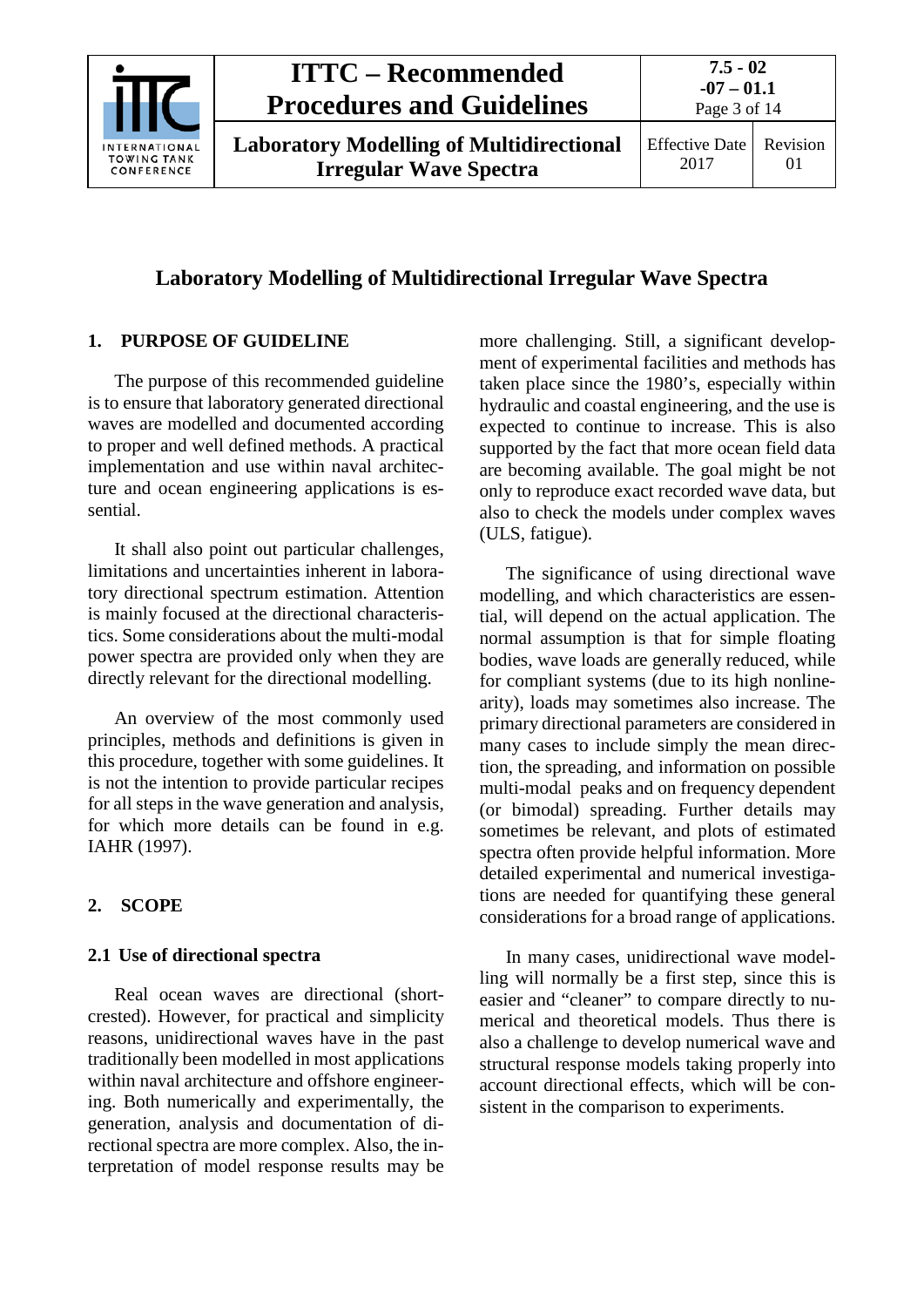

#### <span id="page-3-0"></span>**2.2 The inherent statistical nature**

One of the basic challenges connected with directional spectrum modelling is that, in most applications, the characteristic directional parameters are of a statistical nature, and must be interpreted as such. Thus a "unique" sample estimate is difficult to define. Estimated results are inherently subject to statistical errors on both frequency and direction (e.g. Olangon et al. 2013).

Frequency errors are related to the effect of windowing and non-stationarity. The effect of windowing can be estimated to some extent by convolution if the characteristics of the window are known. The effect of non-stationarity can be relevant in some cases. Both the mean frequency and significant wave amplitude may change during the record. For wind sea, the sweeping of the mean frequency is relatively small compared to the frequency bandwidth. For a swell it could be different and it depends on the duration of the record. For the direction, errors may arise when fitting the data with given spreading functions, which can be an ill-conditioned process.

There are basic and practical limitations in what resolution is in fact possible to document from a test. Certain characteristics of the estimates will then also be coloured by the method actually used, which is therefore important to document. This should be kept in mind, and the quantification of such errors and limitations is also a challenge.

#### <span id="page-3-1"></span>**3. MAIN DEFINITIONS**

#### Directional frequency spectrum:

The combined frequency/directional spectrum can be written as:

$$
S(f, \theta) = D(f, \theta) S(f)
$$

Here  $D(f, \theta)$  is the normalized directional spreading distribution, and *S(f)* is the scalar power spectrum including all directions. There is experimental evidence confirming the existence of bimodal directional spreading (Young et al., 1995; Ewans, 1998). However, it has been recently observed that the frequency dependent directional spread naturally develop from a initial state of no frequency dependence (Simanesew et al. 2016). Hence, for laboratory tests, it is not necessary to generate a frequency dependent directional spread since it will naturally develop, provided the wave field has been allowed to develop over a sufficiently long distance that a steady frequency dependence has been established.

Another reason why the frequency dependent directional spread is not considered in tests is because the bimodal structure usually develops beyond  $f/f_p = 2$  where the spectral energy is small compared to the peak region and thus the existence of bimodal spreading will have a little impact for engineering applications (Young et al. 1995).

If the spreading is independent of the frequency *f*, the spreading distribution is simplified as  $D(\theta)$ . The function  $D(\theta)$  is often expressed as a truncated Fourier series (Longuet-Higgins et al., 1963):

$$
D(\theta) = \frac{1}{\pi} \Big\{ \frac{1}{2} + \sum_{m=1}^{2} \big[ a_m \cos(m\theta) + b_m \sin(m\theta) \big] \Big\}
$$

where  $a_m$  and  $b_m$  are the Fourier coefficients.

In the following, this shall be assumed unless otherwise is noted. For models of the scalar power spectrum *S(f)* we refer to the description in ITTC (2002).

#### Circular moments: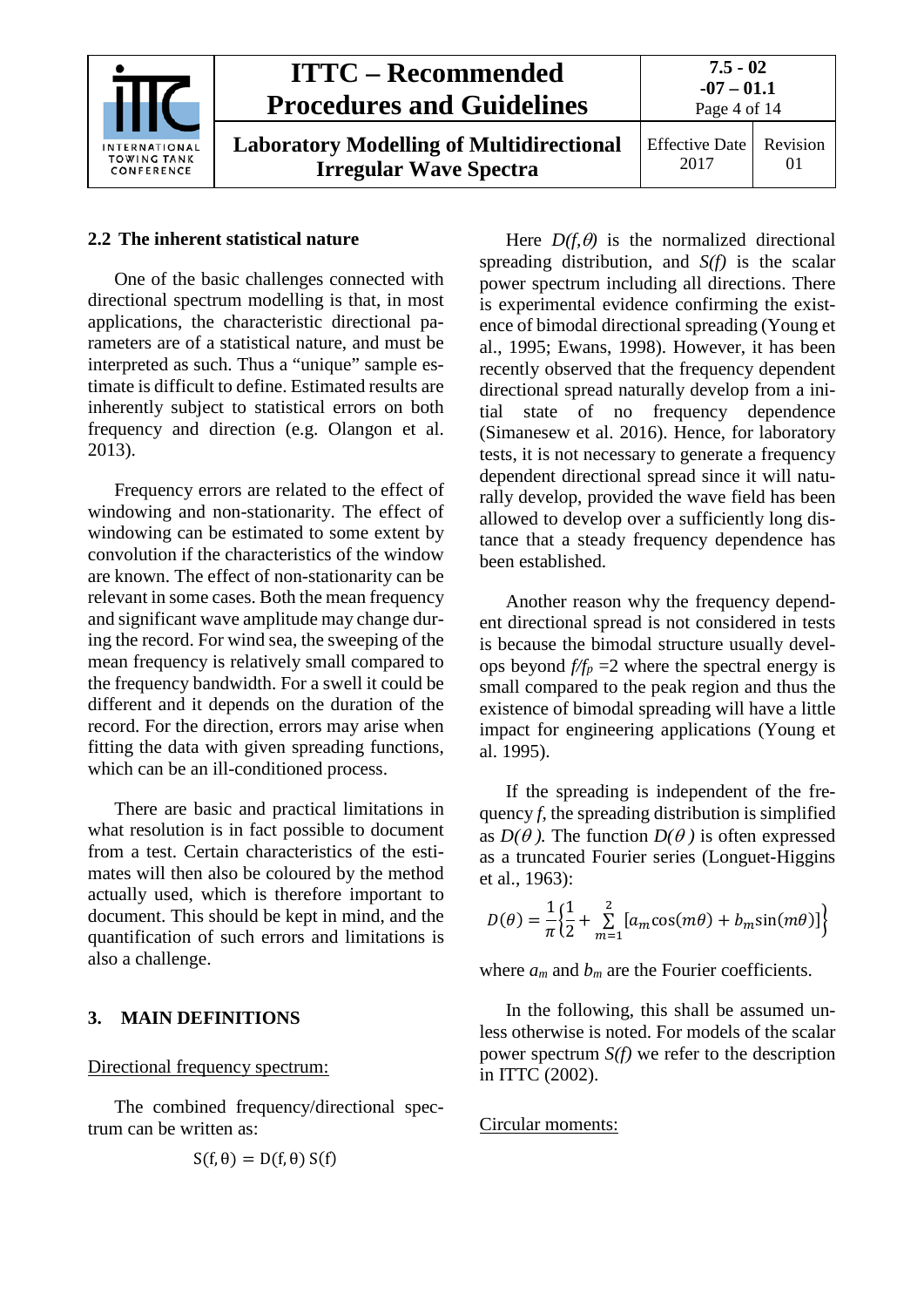

**Laboratory Modelling of Multidirectional Irregular Wave Spectra**

Effective Date 2017 Revision 01

$$
C_m \equiv \int_0^{2\pi} D(\theta) \exp(-jm\theta) d\theta
$$
  

$$
\equiv a_m - jb_m \equiv |C_m| \exp(-j\varphi_m)
$$

Here *Cm* is the complex moment of order *m*, and  $\varphi_m$  is its phase. Note that  $C_0 = 1$ .

Mean direction  $\theta_0$ :

Two definitions are in common use:

 $\theta_{01} \equiv \arg(\mathcal{C}_1) \equiv \arctan(b_1/a_1) \equiv \phi_1$  $\theta_{02} \equiv \frac{1}{2} \arg(C_2) \equiv \frac{1}{2} \arctan(b_2/a_2) \equiv \frac{1}{2} \phi_2$ 

(notice the unit is radians). For symmetric distributions, these are identical. The second definition is less influenced by contributions outside  $\pi/2 > \theta_{02} > -\pi/2$ ..

#### Spreading parameter  $\sigma_{\theta}$ :

For the standard deviation, two definitions are commonly in use:

$$
\sigma_{\theta_1} = [2 (1 - |C_1|)]^{1/2}
$$

$$
\sigma_{\theta_2} = \frac{1}{2} [2 (1 - |C_2|)]^{1/2}
$$

The second definition is less influenced by contributions outside  $\pi/2 > \theta_{02} > -\pi/2$ . There are also other, model-dependent spreading parameters, defined in connection with actual models in Chapter 4.

#### Directional parameters (from IAHR)

A detailed list with additional directional parameters is provided in IAHR (1997) and it is copied here below for convenience:

•  $k$  [rad/s]: Wave number vector, with  $|k|=k$ being wave number, such that  $k_x = \mathbf{k} \cos \theta$ and  $k_v = \mathbf{k} \sin \theta$ 

- $\theta$  [rad]: Direction of wave propagation (describing direction of  $k$ ) counter-clockwise positive
- $\alpha$  [rad]: Wave direction, expressing where the waves are coming from. The angle is between true North and the direction where the waves are coming. Clockwise is positive in this definition
- $S_X(f, \theta)$  [m<sup>2</sup>/Hz rad]: Directional spectral density where the subscript *X* is: *I* for incident spectrum, *R* for reflected, *T* for total or omitted is no confusion is possible
- *S<sub>X</sub>(k,*  $\theta$ *)* [(m<sup>2</sup>/(rad/m))/rad]: Directional wave number spectral density, where *X* is determined as above
- $C_R(f, \theta^*)$  [ ]: Directional reflection coefficient defined as:

$$
C_R(f,\theta^*)=\sqrt{\frac{S_R(f,\theta_R)}{S_I(f,\theta_I)}}
$$

where  $\theta_I = \pi + \theta_S - \theta^*$ , and  $\theta_R = \pi + \theta_S \theta^*$ , where  $\theta^*$  is the deviation from the head on direction.

•  $D_X(f, \theta)$  [rad<sup>-1</sup>]: Directional spreading function defined as  $S_X(f, \theta) = S_X(f)D_X(f, \theta)$ where

$$
\int_0^{2\pi} D_X(f,\theta)d\theta=1
$$

- $R_n(r, \tau)$  [ ]: Autocorrelation function in space and time, i.e. the normalized autocovariance in space and time domain
- $R_n(r)$  [ ]: Autocorrelation function in space, i.e. the normalized in space domain
- $S_{\eta LB}(f, \theta)$  [m<sup>2</sup>/(Hz rad)]: Directional group bound low frequency spectral density
- $S_{\eta H B}(f, \theta)$  [m<sup>2</sup>/(Hz rad)]: Directional group bound high frequency spectral density
- $S_X(k)$  [m<sup>2</sup>/(rad/m)<sup>2</sup>]: Wave number vector spectral density, where *X* is *I*, *R* or *T*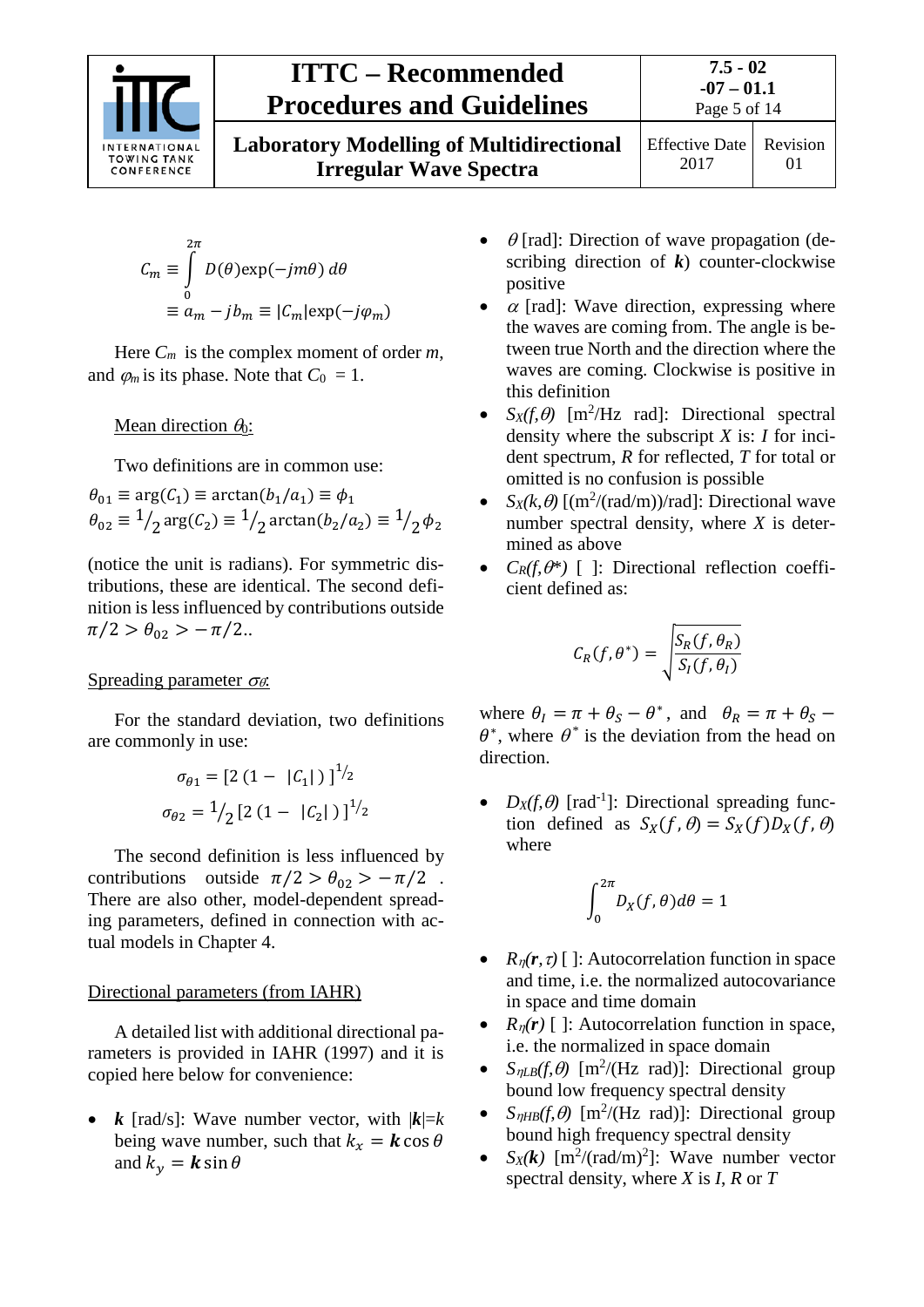

**Laboratory Modelling of Multidirectional Irregular Wave Spectra**

2017

Revision 01

- <sup>θ</sup>*<sup>s</sup>* [rad]: Seaward direction of the normal to a reflecting structure
- $\bullet$   $\theta_{m,X}$  [rad]: Mean wave direction as a function of frequency.

Def. 1*:*  $\theta_{m,X} = \arg(c_1)$  where

$$
a_n = \int_0^{2\pi} D_X(f, \theta) \cos n\theta \, d\theta
$$

$$
b_n = \int_0^{2\pi} D_X(f, \theta) \sin n\theta \, d\theta
$$

$$
c_n = a_n + ib_n
$$

Def. 2:  $\theta_{m,X} = \int_{\theta_{mX} - \pi}^{\theta_{mX} + \pi} D_X(f, \theta) \theta \, d\theta$  where *X* may be *I* or *R*. *Caution*: selection of integration limits is crucial. This definition may need iteration and may converge to  $\theta_{m,X} + \pi$ .

In general situations, Def. 1 should be used instead of Def. 2 to avoid these potential problems.

•  $\bar{\theta}_X$  [rad]: Overall mean wave direction by

Def. 1: 
$$
\bar{\theta}_X = \arg \left( \int_{f_1}^{f_2} \frac{S_X(f)}{m_{0,X}} \exp(i\theta_{m,X}) df \right)
$$
  
or

Def. 2:  $\bar{\theta}_X = \int_{f_1}^{f_2} \frac{S_X(f) \theta_{m_i}}{m_{0,X}}$  $f_1 f_2 \frac{S_X(f)\theta_{m,X}}{m_{0,X}} d$ 

In general situations, Def. 1 should be used instead of Def. 2

 $\bullet$   $\sigma_{\theta,X}(f)$  [rad]: Directional spreading (width), describing the directionality of short-crested waves

$$
Def. 1: \sigma_{\theta, X}^2 = 2(1 - |c_1|) \text{ where}
$$

$$
|c_1|^2 = \left(\int_0^{2\pi} D_X(f,\theta)\sin\theta \,d\theta\right)^2 +
$$

$$
+ \left(\int_0^{2\pi} D_X(f,\theta)\cos\theta \,d\theta\right)^2
$$

or

Def. 2:

$$
\sigma_{\theta,X}^2 = \int_{\theta_{m,X}-\pi}^{\theta_{m,X}+\pi} D_X(f,\theta) (\theta - \theta_{m,X})^2 d\theta
$$

 $\overline{\sigma}_{\theta, x}$  [rad]: Directional mean spreading, example by

$$
\bar{\sigma}_{\theta,X} = \int_{f_1}^{f_2} \frac{S_X(f)\sigma_{m,X}}{m_{0,X}} df
$$

*UI* [ ]: Uni-directivity indes. Describing the variation of  $\theta_X(f)$  with frequency. If  $\theta_X(f)$  is independent of frequency, then *UI=1.* Otherwise *UI<1*

$$
UI = \text{mod}\left(\int_{f_1}^{f_2} \frac{S_X(f)}{m_{0,X}} \exp(i\theta_{m,X}) df\right)
$$

 $\chi(x)$  [ ]: Skewness of directional spreading function, where X is I or R,

$$
\gamma_X(f) = -n_{2,X} \left(\frac{1 - m_{2,X}}{2}\right)^{-3/2}
$$

Where

$$
m_{2,X}(f) = \int_{-\pi}^{\pi} D_X(f,\theta) \cos\left(2(\theta - \theta_{m,X})\right) d\theta
$$

$$
n_{2,X}(f) = \int_{-\pi}^{\pi} D_X(f,\theta) \sin\left(2(\theta - \theta_{m,X})\right) d\theta
$$

 $\delta_X(f)$  [ ]: Kurtosis of directional spreading function, where X is I or R,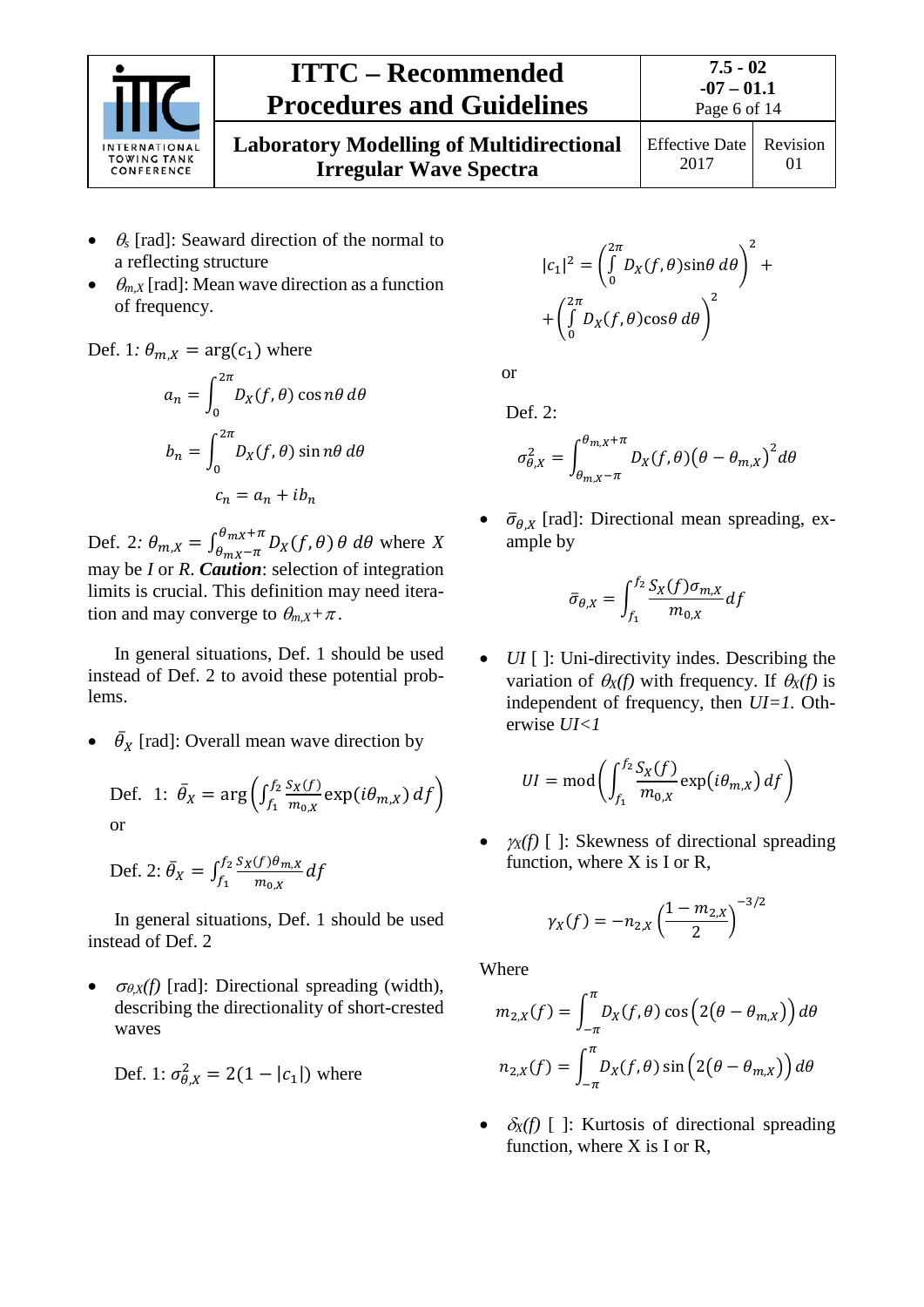

**Laboratory Modelling of Multidirectional Irregular Wave Spectra**

$$
\delta_X(f) = \frac{6 - 8m_{1,X} + 2m_{2,X}}{4(1 - m_{1,X})^2}
$$

where

$$
m_{1,X}(f) = \int_{-\pi}^{\pi} D_X(f,\theta) \cos(\theta - \theta_{m,X}) d\theta
$$

$$
m_{2,X}(f) = \int_{-\pi}^{\pi} D_X(f,\theta) \cos(2(\theta - \theta_{m,X})) d\theta
$$

• *Wcw* [ ]: Largest width of 3D wave crest measured between two zero-crossings.

#### <span id="page-6-0"></span>**4. MODELLING OF MULTIDIREC-TIONAL IRREGULAR WAVE SPECTRA**

#### <span id="page-6-2"></span><span id="page-6-1"></span>**4.1 Input spectra and parameters**

#### 4.1.1 Uni-modal directional distribution models:

For single-peaked directional spreading, the most commonly used model is the cosineshaped type, see below. There are also other models suggested in the literature. They are all symmetric, and in analysis of actual measured data it may be difficult to distinguish some from the others, depending on the actual spectral resolution. Thus the main characteristics often reduces to the mean and the spreading (standard deviation or similar). But the actual input model should always be documented.

#### Cosine model:

 $D(\theta) = A_1 \cos^{2s}[(\theta - \theta_0)/2]$ ,  $\pi > \theta - \theta_0 > -\pi$ where  $A_1 = \{2^{2s-1}\Gamma^2(s+1) / [\pi \Gamma(2s+1)]\}$ 

Here the exponent *s* defines the spreading. A similar version often used is:

$$
D(\theta) = A_2 \cos^{2N}(\theta - \theta_0), \ \pi/2 > \theta - \theta_0
$$
  
> -\pi/2

where  $A_2 = \{ \Gamma (N+1) / [\sqrt{\pi} \Gamma(N+\frac{1}{2})] \}$ *;* and *N* describing the spreading.

#### Normal (Gaussian) model:

$$
D(\theta) = [1/\sqrt{2\pi}\sigma_{\theta}] \exp[-(\theta - \theta_0)^2 / (2\sigma_{\theta}^2)]
$$

The shape is quite similar to the cosine model (for the same standard deviation  $\sigma_{\theta}$ ).

#### Wrapped Normal:

Strictly speaking, the Normal model is defined for an infinite linear domain, and not on a circle. For narrow distributions, this is no practical problem, but a wrapped circular model is basically more correct.

#### Poisson model:

The Poisson model is the simplest singlepeak shape of a "Maximum Entropy" model (see 4.4.2 below). It has a sharper peak but longer tails than the cosine model (for the same standard deviation  $\sigma_{\theta}$ ).

#### Other models:

Some additional models are presented and compared to the above models in an interesting review by Krogstad & Barstow (1999).

#### <span id="page-6-3"></span>4.1.2 Multi-modal distributions:

Multi-modal distributions are normally specified as a combination of uni-modal shapes defined in 4.1.1 above.

#### <span id="page-6-4"></span>4.1.3 Frequency-dependent spreading

#### Mitsuyasu model

In the Mitsuyasu model a frequency-dependent spreading exponent is assumed with *s*: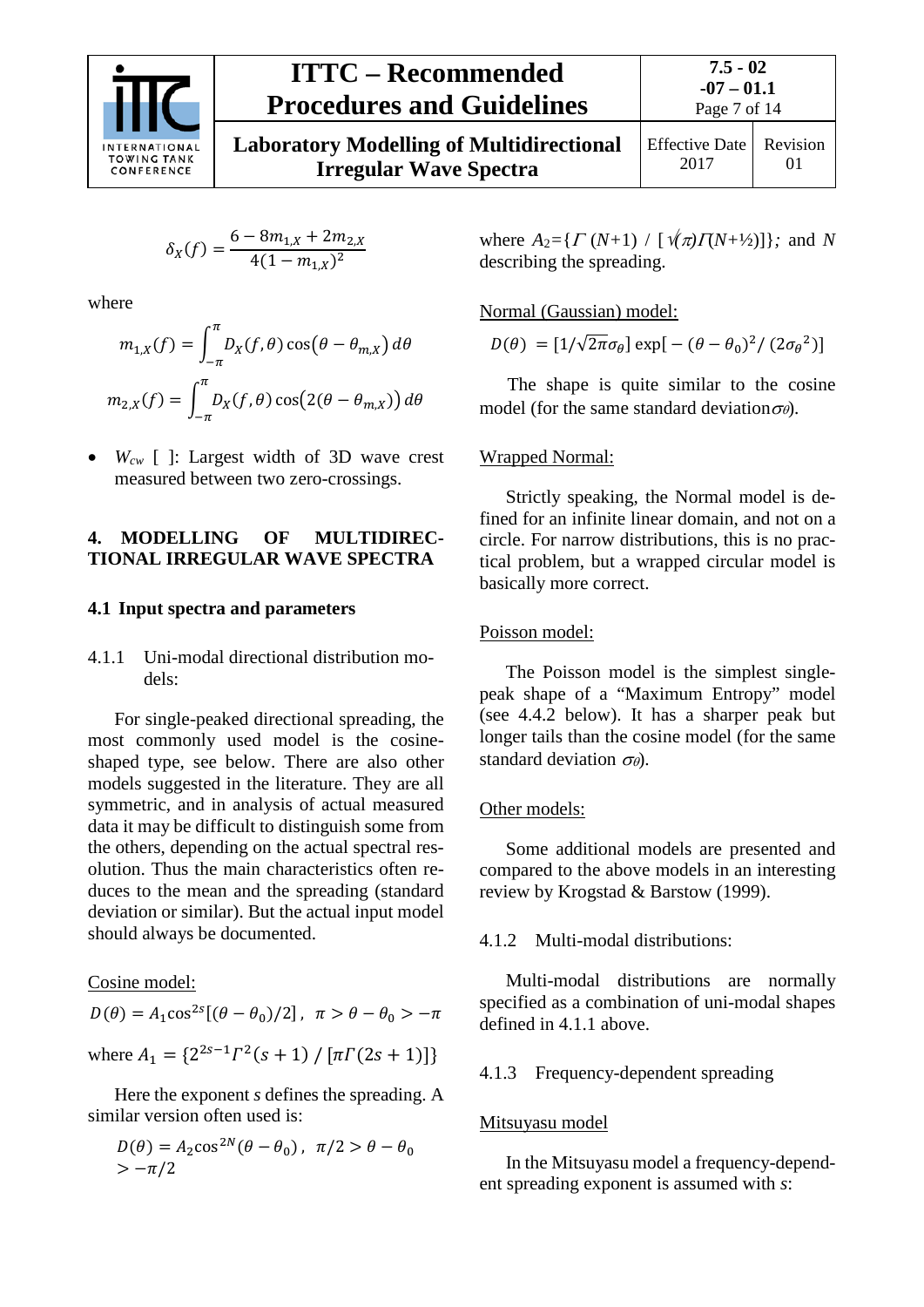

**-07 – 01.1** Page 8 of 14

**Laboratory Modelling of Multidirectional Irregular Wave Spectra**

Effective Date 2017 Revision 01

$$
s(f) = \frac{s_p(f/f_p)^5}{s_p(f/f_p)^{-2.5}} \quad \text{for } f < f_p
$$

where  $s_p$  and  $f_p$  are the spreading exponent and the frequency at the spectral peak, respectively.

#### Donelan model

The Donelan model has the form (Donelan et al., 1985, Janssen, 2004):

$$
S(f,\theta) = \frac{1}{2}S(f)\beta\cosh^{-2}[\beta(\theta - \bar{\theta}(f))]
$$

where  $\bar{\theta}(f)$  is the mean wave direction and

$$
\beta = \begin{cases} 2.61 (f/f_p)^{+1.3} & 0.56 < f/f_p < 0.95 \\ 2.28 (f/f_p)^{-1.3} & 0.95 < f/f_p < 1.6 \\ 1.24 & f/f_p > 1.6 \end{cases}
$$

Ewans model

Ewans (1998) proposed

$$
D(f, \theta)
$$
  
=  $\frac{1}{\pi} \left\{ \frac{1}{2} + \sum_{n=1}^{\infty} [a_n(f)\cos n\theta + b_n(f)\sin n\theta] \right\}$ 

where:

$$
\theta_1(f) = \arctan\left(\frac{b_1(f)}{a_1(f)}\right)
$$
  

$$
\sigma_1(f) = \{2[1 - (a_1^2(f) + b_1^2(f))^{1/2}]\}^{1/2}
$$

are the mean wave direction and the circular rms spreading. Similarly,

$$
\theta_2(f) = \frac{1}{2} \arctan\left(\frac{b_2(f)}{a_2(f)}\right)
$$

$$
\sigma_2(f) = \left\{\frac{1}{2} [1 + (a_2^2(f) + b_2^2(f))^{1/2}] \right\}^{1/2}
$$

denote the dominant wave direction and the directional spreading factor, respectively.

#### Wind and swell

Sea states are sometimes defined as a combination of a wind sea component and a longperiodic swell component. They are often specified as a combination of two uni-directional spectra, collinear or in different directions. A more appropriate model is the combination of two separate directional frequency spectra  $S(f, \theta) = S_{wi}(f, \theta) + S_{sw}(f, \theta)$ . Here the directional distributions of each component may be frequency independent.

Generally, the two-peaks models by Ochi-Hubble or Torsethaugen are employed in tests. However, those models may be inadequated in the presence of multiple swells. In these cases, a triangular shaped spectrum is more representative for the swells (Olangon et al., 2014)

$$
T(f) = \frac{2\mu(\mu - 1)}{2\mu - 1} \frac{H_s^2}{16f_p} \left(\mu \frac{f}{f_p} - (\mu - 1)\right) \frac{\mu - 1}{\mu} f_p
$$
  

$$
< f < f_p
$$
  

$$
T(f) = \frac{2\mu(\mu - 1)}{2\mu - 1} \frac{H_s^2}{16f_p} \left(\mu - (\mu - 1)\frac{f}{f_p}\right) f_p < f
$$
  

$$
< \frac{\mu - 1}{\mu} f_p
$$

 $T(f) = 0$  elsewhere

where

$$
\mu = \frac{3Q_p + 2}{4} \quad Q_p = \frac{2}{m_0^2} \int_0^\infty f S^2(f) \, df
$$

#### <span id="page-7-0"></span>4.1.4 Record duration

The accuracy and directional resolution in the final analysis increases with increasing record duration. Generally, for laboratory modelling, long records, e.g. three hours (full scale), are recommended.

**7.5 - 02**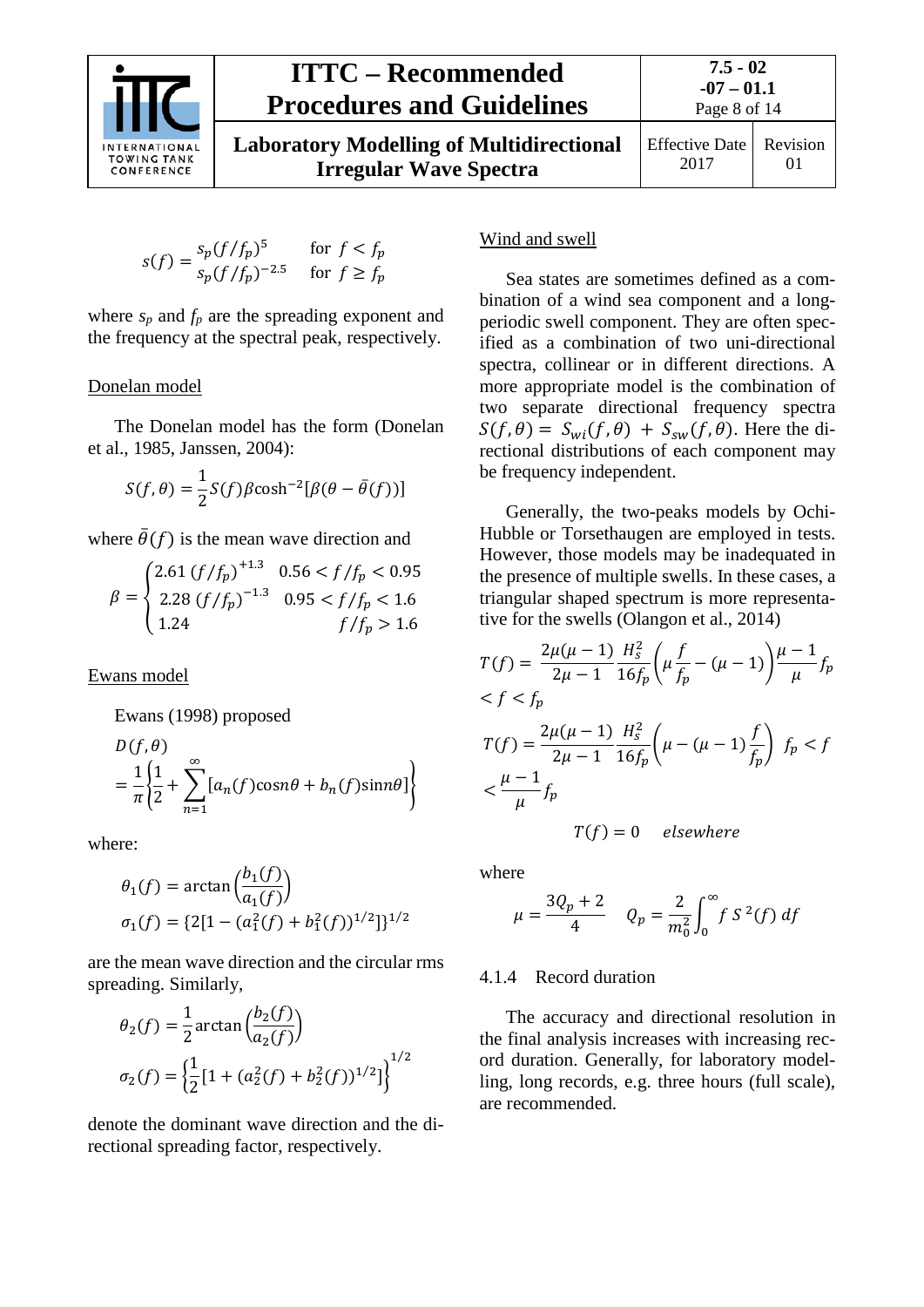

**Laboratory Modelling of Multidirectional Irregular Wave Spectra**

#### <span id="page-8-0"></span>4.1.5 Stationarity

It is generally assumed that stationary conditions are to be modelled. However, if modelling of time-varying conditions is wanted, it can be specified by a sequence of shorter stationary conditions.

#### <span id="page-8-2"></span><span id="page-8-1"></span>**4.2 Generation**

#### 4.2.1 Synthesizing method

The correct generation of the most realistic multidirectional irregular wave spectra in the testing area is the starting point for a meaningful experimental campaign. First of all, the inherent limitations of the basin wave field have to be clearly identified. Moreover, all the realistic aspects of the wave field have to be modelled at sufficient accuracy involving the wave maker control, flap geometries and appropriate analysis techniques. An overview of recent developments in advanced basin wave modelling including a wide range of aspects as realistic wave spreading, deterministic wave generation, focusing waves, directional wave analysis, spurious waves and shallow water wave generation is provided in Schmittner et al. (2013).

In the following the two different philosophies employed for the synthesization of multidirectional irregular wave input signals, i.e. Single-summation and Double-summation, are discussed.

#### Single-summation method

Control signals to the wavemaker are made to produce wave elevation time series signals  $\eta(r,t)$  at a location  $r \equiv (x,y)$  according to a single summation over *NF* discrete frequencies *fm*:

$$
\eta(x, y, t) =
$$
  

$$
\sum_{m=1}^{NF} A_m \cos[2\pi f_m t - k_m(x \cos \theta_m + y \sin \theta_m) + \varepsilon_m]
$$

where  $A_m$  is the amplitude of the  $m<sup>th</sup>$  wave component with a uniformly distributed random phase  $\varepsilon_m$  and is given by:

$$
A_m = \sqrt{2S(f_m)\Delta f}
$$

*km* the wavenumber, one for each frequency, with a direction  $\theta_m$  randomly drawn from the actual input distribution model, and with  $k_m =$  $2\pi/\lambda_m$ ,  $\lambda_m$  = wave length. For the Single-summation method, Yu et al. (1991) claimed that the division number of frequencies should be greater than 1000 for stable simulation.

#### Double-summation method

Control signals are generated according to a double summation over *NF* frequencies *f*<sup>m</sup> and *ND* directions θ*n*:

$$
\eta(x, y, t) =
$$
  

$$
\sum_{m=1}^{NF} \sum_{n=1}^{ND} A_{mn} \cos[2\pi f_m t - k_m(x \cos \theta_n + y \sin \theta_n) + \varepsilon_{mn}]
$$

where *Amn* is the component waveamplitude with a uniformly distributed random phase *εmn* and is given by:

$$
A_{mn} = \sqrt{2S(f_m, \theta_n)\Delta f \Delta \theta}
$$

Here  $k_m$  = wavenumber, one for each frequency, with a direction θ*mn* randomly drawn from the actual input distribution model, with *km*  $= 2\pi/\lambda_m$ ,  $\lambda_m$  = wavelength. The number *ND* of directions per frequency must be high in order to avoid non-ergodic conditions in the sea. Experience has shown that *ND*=100 works fine.

For the Double-summation method, Stansberg (1986) found that at least 100,000 wave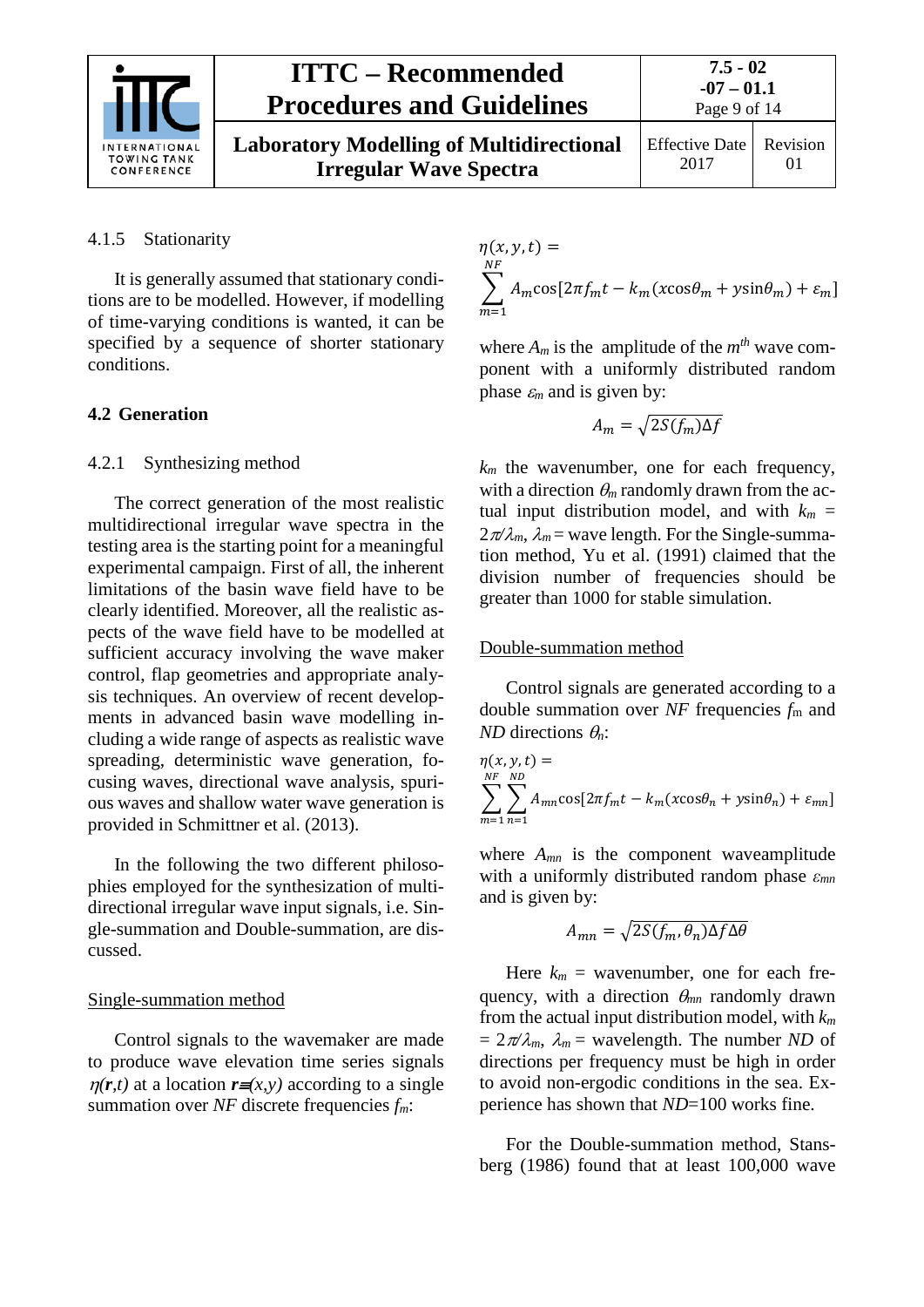

Effective Date 2017 Revision 01

components are needed for eliminating the artificial phase locking phenomenon (Jefferys, 1987) to reduce the variability of the directional spectrum to a reasonable level (see also Sand and Mynett, 1987). That is why the Single-summation method is more popular in practice than the Double-summation method for wave basins. On the other hand, the double-summation method generates a wave field with "natural" statistical variations in space. The single-summation method gives a constant, or deterministic, spectrum *S(f)* in space (if possible laboratory reflections and diffraction are disregarded).

#### <span id="page-9-0"></span>4.2.2 White noise generation

Another approach to generate irregular sea states is to use a digital white noise  $w(t)$ , characterized by a density content *W(f)*. By definition of white noise, the power spectral density is  $S_w(f) = 1$ . An example is provided in Cuong et al. (1982) which is briefly summarized below.

Given the characteristic function of the wave generator, *H(f)*, the problem is to find a function  $y(t)$  to be used as input to the wave maker in order to obtain the desired spectral density function to be realized,  $S_z$ . The idea behind the white noise generation approach is that the function  $y(t)$  can be obtained by  $w(t)$  through a specific filter *Q(f)*. The filter *Q(f)* may be viewed as the inverse of that needed for whitening the function *y(t).*

Hence, if  $Z(f)$  is the desired frequency content of the wave system to be generated, it is obtained as:

$$
Z(f) = H(f) \cdot Q(f) \cdot W(f)
$$

and thus the frequency content of  $y(t)$  is

$$
Y(f)=Q(f)\cdot W(f)
$$

Correspondingly, the spectral density functions are related by:

$$
S_z(f)=|H(f)|^2|Q(f)|^2S_w(f)
$$

As already stated, *Sw* can be assumed to be unity and then:

$$
S_z(f)=|H(f)|^2|Q(f)|^2
$$

which leads to:

$$
|Q(f)|^2 = \frac{S_z(f)}{|H(f)|^2}
$$

By introducing the additional constraint that *Q(f)* has to be a real function, the above equation finally provides

$$
Q(f) = \frac{\sqrt{S_z(f)}}{|H(f)|}
$$

and then:

$$
Y(f) = \frac{\sqrt{S_z(f)}}{|H(f)|} W(f)
$$

which represents the Fourier transform of the wave maker control time history.

The white noise approach has the advantage of generating non-repeating records.

#### <span id="page-9-2"></span><span id="page-9-1"></span>**4.3 Laboratory measurement**

#### 4.3.1 Wave elevation array

The most commonly used measuring device for estimation of directional spectra in a wave basin is an array of wave gauges for recording of the wave elevation  $\eta(r,t)$ , arranged in a particular manner. The optimal range for the interspacing between the wave gauges is more or less given by the actual wave length range - thus it is typically a fraction  $(\approx 1/10 - 1/2)$  of the dominant wavelengths. Too coarse arrays lead to aliasing effects, while too small arrays give very small signals relative to noise. The detailed array arrangement can vary from basin to basin –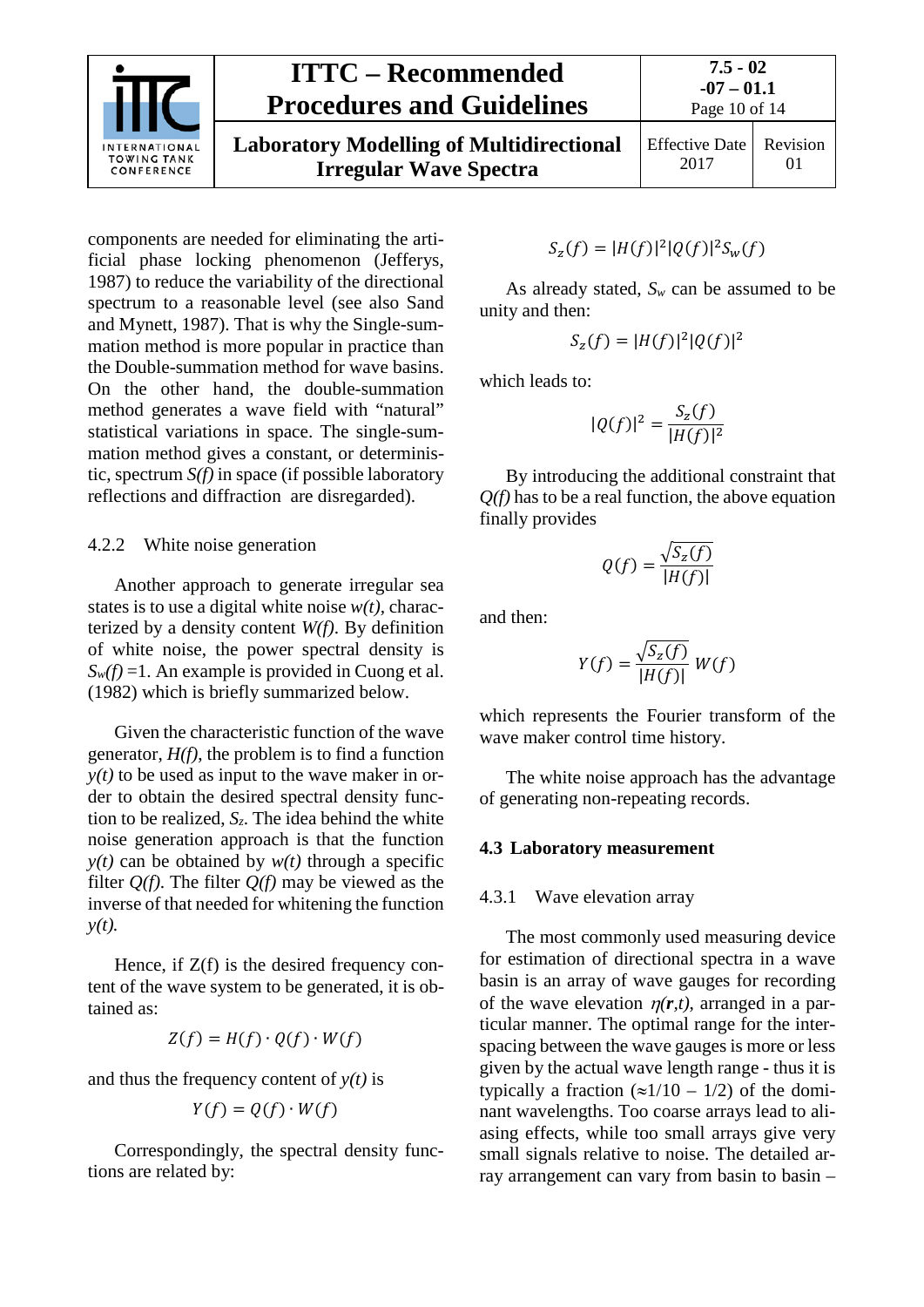

linear array as well as circular (including triangular) configurations are frequently in use. The spatial resolution of the estimates generally increases by increased number of wave gauges, but this rule must also be seen in relation to basic limitations due to statistical variability from short records etc.

#### <span id="page-10-0"></span>4.3.2 Particle velocities

Another common laboratory method is the combination of the horizontal particle velocity components  $(u_x \& u_y)$  and elevation measurements at the same location. This resembles, in principle, measurements by pitch-and-roll buoys used in the field. The maximum possible directional resolution is less than what is in principle possible from a large array, since only the first two complex circular moments  $C_1$ ,  $C_2$  can be derived, but for short-duration records there may be only small differences.

#### <span id="page-10-1"></span>4.3.3 Pressure array

An array of pressure sensors is sometimes used in the same manner as for elevation. In finite and shallow water, the sensors may be mounted on the bottom.

#### <span id="page-10-3"></span><span id="page-10-2"></span>**4.4 Analysis and documentation**

#### 4.4.1 Cross-spectral analysis

The common way to analyze directional spectra from a combination of irregular elevation, velocity or pressure records is by means of cross-spectra between available pairs of measuring channels. Inherently, this means that spectral averaging is an essential factor in the analysis, and statistical variability must be taken into account. From the cross-spectrum estimates, directional spectra and/or directional parameters (including some of the circular moments *Cm*) can then be derived by various methods, some of which are addressed in 4.4.2 below.

#### <span id="page-10-4"></span>4.4.2 Estimation methods

Basic characteristics of some frequently used methods are briefly described in the following. More details are given in IAHR (1997), where also additional methods are described. Furthermore, new versions or updates of the methods are frequently being established. It is important to recall that the various methods are all different ways of trying to extract information from a statistical data set (cross spectra) with sampling variability, and that it may sometimes be hard to judge which is "best". In actual applications, it is important to document which method was used.

#### Parameters from circular moments

A simple, but robust and often satisfactory way of estimating the directional spectrum from measurements is by simple parameters such as the mean direction  $\theta_0$  and standard deviation  $\sigma_{\theta}$ . As shown in Chapter 3, there are two common definition sets for these parameters, based on the estimated first and second circular moment, *C*<sup>1</sup> & *C*2, respectively. Use of both sets can be helpful, since the first moment is more influenced by possible basin reflections.

In addition, information on the deviation from a symmetric cosine (or Normal) distribution shape is also of interest, in particular to check possible secondary peaks in the spectrum. Parameters that partly describe this include the skewness and kurtosis, which can also be derived from  $C_1 \& C_2$ .

#### Distributions by parametric models

Plots of estimated directional spectra are often made by assuming a parametric model, e.g.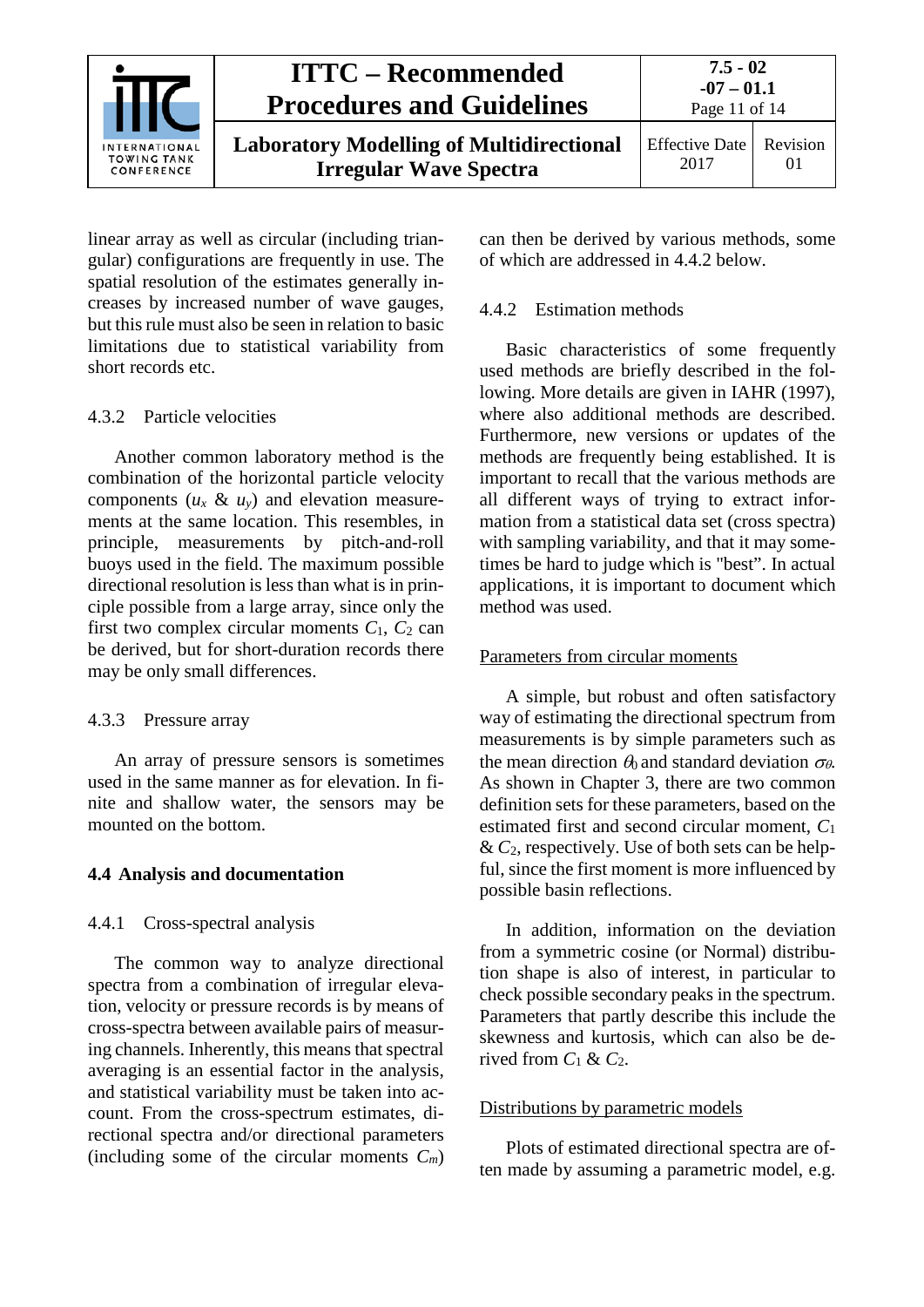

a cosine model or a Normal model. Parameters are estimated and then used in the plotting. The shapes will be influenced by the actual model assumed. The approach is used assuming unimodal as well as bi-modal spectra. However, for the fine resolution of multi-peaked distributions, other methods may be preferred.

Note that the generation of directional plots directly based on a Fourier sum of the circular moments  $C_m$  is not recommended if only  $C_1$  &  $C_2$  are estimated, due to significant truncation effects.

#### Maximum Entropy Method (MEM)

Several of the most commonly used laboratory methods for estimation of distribution shapes are based upon the principle of Maximum Entropy from the theory of probability. The approach makes use of the similarity between the directional distribution function and a probability density function. Various types have been developed since the 1980's; some of them are quite advanced. They seem to reproduce multiple spectral peaks reasonably well, but as for parametric models (and all other methods as well), the estimates will be coloured by the actual method and the way it is applied. Some versions may produce too high and too many peaks in the spectra, although the most advanced versions are more reliable.

#### Maximum Likelihood Method (MLM)

Another widely used group of methods is based on the principle of Maximum Likelihood, originally applied in seismic detection. It is normally easier to use and more computationally efficient than MEM (van de Berg, 2011).

#### Bayesian method

This is based on the Bayesian technique in probability theory. It is relatively complex in numerical implementation, but at the same time it is basically a powerful method and takes consistently into account the statistical nature of the estimation problem. Any kind of single- or multi-peaked spectrum can be analysed. It is best fitted for use with multi-gauge arrays, and not so well for single-point estimation. No a priori shape or shape characteristics is inherently assumed in the Bayesian principle.

#### <span id="page-11-0"></span>4.4.3 Multi-modal peaks; directional resolution

It should be noted that regardless of the estimation methods described above, the real resolution of multiple peaks is also limited by the statistical errors in the cross-spectral estimates, given by the record length. Thus testing the method using "ideal" cross-spectra only is helpful, but should be accompanied by tests on "real" records.

#### <span id="page-11-1"></span>**4.5 Spatial homogeneity; reflections**

In laboratory modelling, there are two basic challenges in generating a spatially homogenous multidirectional sea state. First, the finite lengths of multi-flap wave-makers mean that the range of possible directions at a given point in space may depend on the actual location, at least at the outer regions of the field. There are methods in order to reduce these effects, e.g. by making use of sidewall reflections. Furthermore, reflections from beaches and sidewalls may also represent a problem, and one should try to keep these low. In any case, it will be helpful to document the magnitudes of the above effects.

#### <span id="page-11-2"></span>**5. KEY PARAMETERS**

See Chapter 3 – Definitions.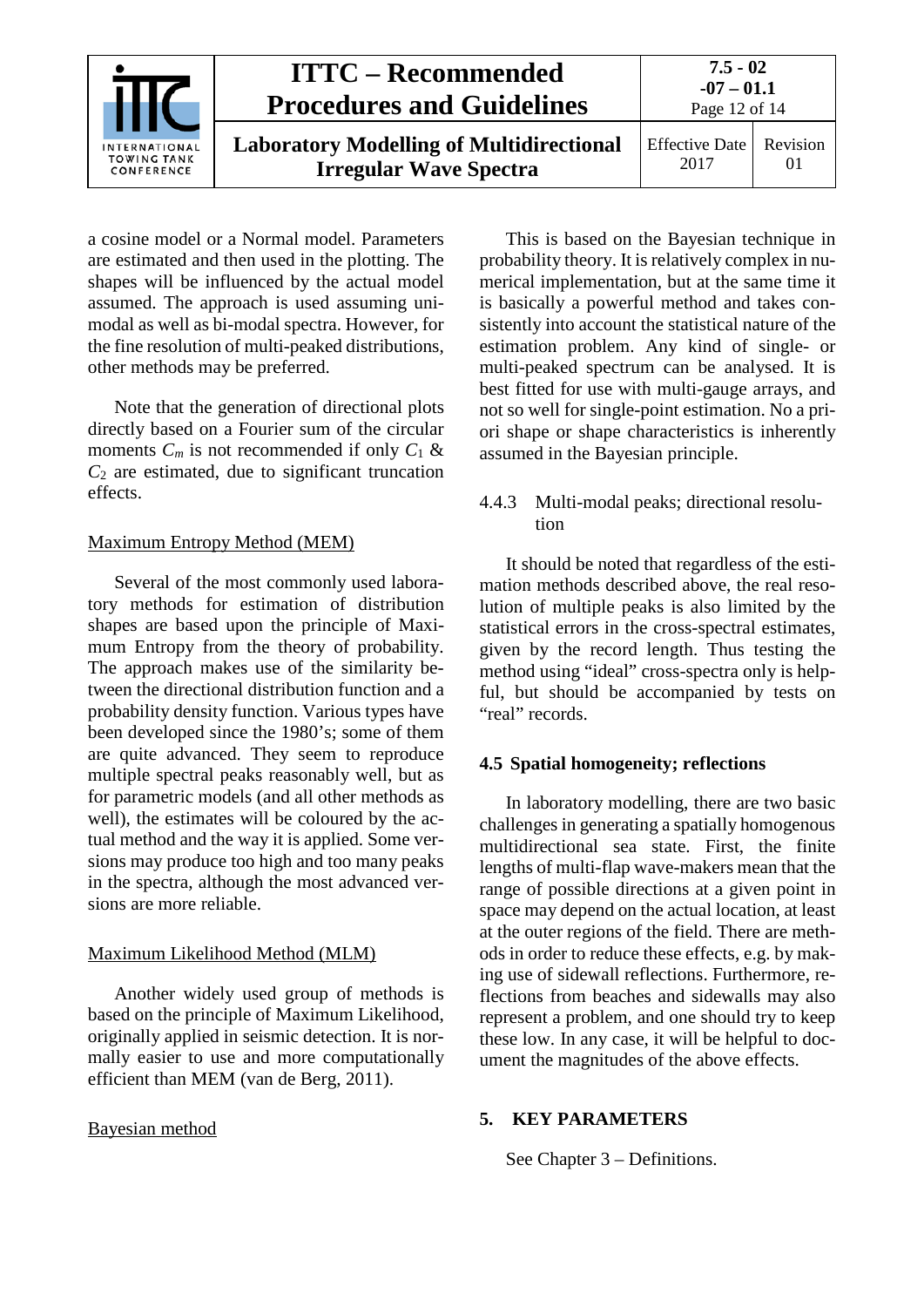

**Laboratory Modelling of Multidirectional Irregular Wave Spectra**

Effective Date 2017 Revision 01

#### <span id="page-12-0"></span>**6. REFERENCES**

- Cuong, H.T., Troesch, A.W. and Birdsall, T.G. 1982, "The generation of digital random time series", Ocean Engineering, Vol. 9, pp. 581-588
- Donelan, M.A., Hamilton J., and Hui W. H., 1985, "Directional spectra of wind-generated waves", Philos. Trans. Roy. Soc. London., Vol. A315, pp. 509–562
- Evans, K., 1998, "Observations of the Directional Spectrum of Fetch-Limited Waves", J. Physical Oceanography, Vol. 28, pp. 495- 512
- IAHR, 1997, Proceedings, IAHR Seminar: Multidirectional Waves and their Interaction with Structures, Ed. E. Mansard, NRC, Ottawa, Canada. (Pages  $15 - 230$ ).
- ITTC, 2002, Report from the Waves Committee, 23rd ITTC, Venice, Italy. (Appendix A).
- Janssen, P., 2004 The interaction of wind and waves, Cambridge Univ. Press, London.
- Jefferys, E.R., 1987, "Directional seas should be ergodic", Applied Ocean Research, Vol. 9, pp. 186-191.
- Krogstad, H.E. and, Barstow, S.F., 1999, "Directional Distributions in Ocean Wave Spectra", Proceedings, Vol. III, the 9th ISOPE Conf., Brest, France, pp. 79 – 86.
- Longuet-Higgins, M. S., D. E. Cartwright, and N. D. Smith, 1963, "Observations of the directional spectrum of sea waves using the motions of a floating buoy", Ocean Wave Spectra, Proceedings of a Conference, Prentice-Hall, 111–131.Olangon, M., Ewans, K., Forristall, G. and Prevosto, M. 2003, "West Africa Swell Spectra Shapes", Proceedings

of the ASME 2013, 32nd OMAE Conference, Nantes, France, OMAE2013-11228

- Olagnon, M., Kpogo-Muwoklo, K.A., Guéde, Z., 2014, Statistical processing of West Africa wave directional spectra time-series into a climatology of swell events, Journal of Marine Science, Vol. 130, pp. 101-108.
- Sand, S.E. and Mynett, A.E., 1987, "Directional wave generation and analysis", Proc. IAHR Seminar- Wave Analysis and Generation in Laboratory Basin, Lausanne, Switzerland, pp. 209-235.
- Schmittner, C., Scharnke, J., Pauw, W., van den Berg, J. and Hennig, J., 2013, "New Methods and Insights in Advanced and Realistic Basin Wave Modelling", Proceedings of the ASME 2013, 32nd OMAE Conference, Nantes, France, OMAE2013-11445.
- Simanesew, A., Krogstad, H.E., Trulsen, K. and Nieto Borge, J.C. 2016, "Development of frequency-dependent ocean wave directional distributions", Applied Ocean Research, Vol. 59, pp. 304-312.
- Stansberg, C.T., 1987, "Statistical properties of directional sea measurements", J. Offshore Mech. Arct. Eng., Vol. 109, pp. 142-147.
- van de Berg, J. 2011, "Comparison of methods for short crested wave analysis", Proceedings of the ASME 2011,  $30<sup>th</sup> OMAE$  Conference, Rotterdam, The Netherlands, OMAE2011-49443
- Young, I.R., Verhagen, L.A. and Banner, M.L. 1995, "A note on the bimodal directional spreading of fetch-limited wind waves", J. Geophysical Research, Vol. 100, C1, pp. 773-778
- Yu, Y., Liu, S. and Li, L. 1991, "Numerical Simulation of Multi-Directional Random Seas",